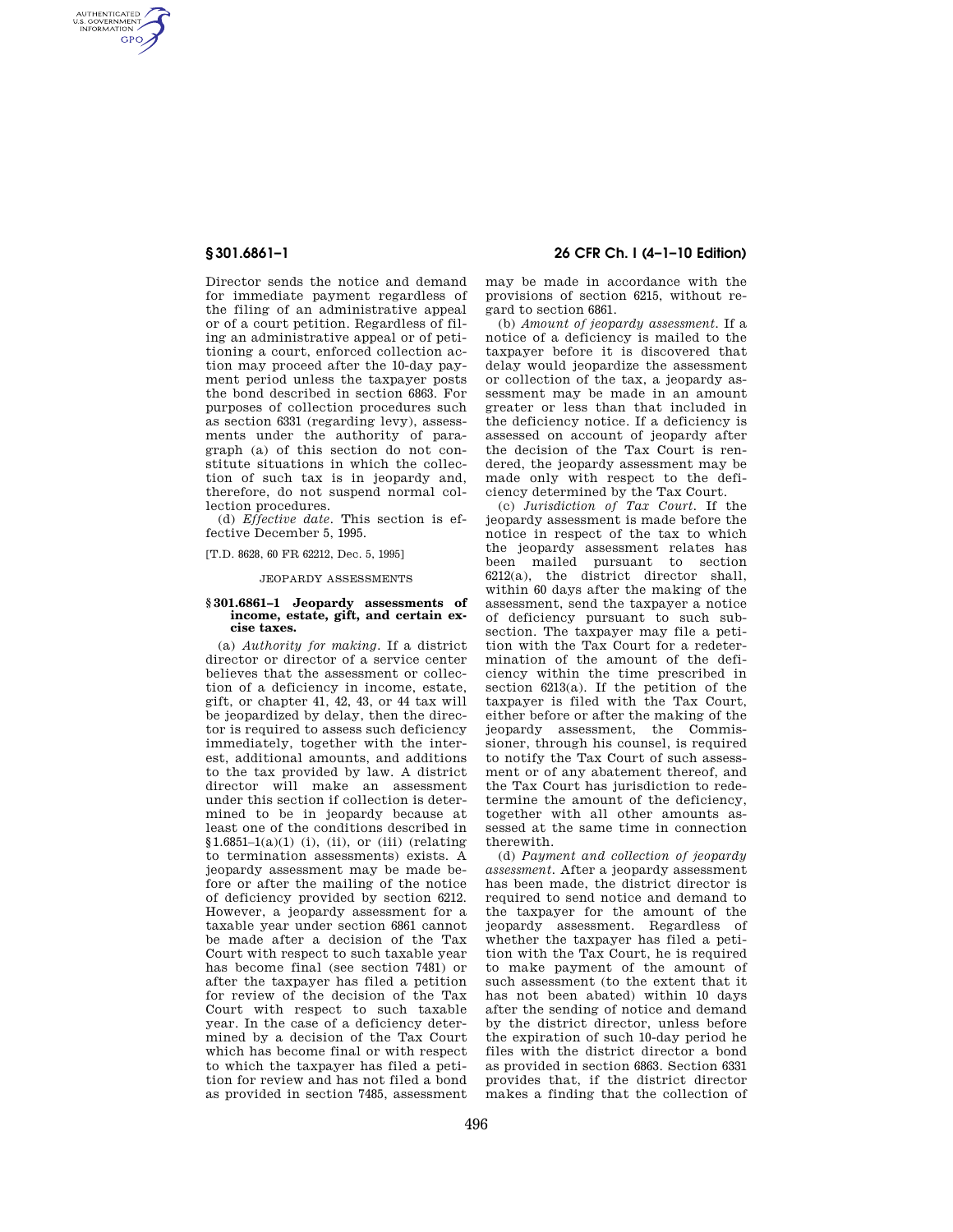## **Internal Revenue Service, Treasury § 301.6861–1**

the tax is in jeopardy, he may make demand for immediate payment of the amount of the jeopardy assessment and, in such case, the taxpayer shall immediately pay such amount or shall immediately file the bond provided in section 6863. If a petition is not filed with the Tax Court within the period prescribed in section 6213(a), the district director will be so advised, and, if collection of the deficiency has been stayed by the timely filing of a bond as provided in section 6863, he should then give notice and make demand for payment of the amount assessed plus interest. After the Tax Court has rendered its decision and such decision has become final, the district director will be notified of the action taken. He will then send notice and demand for payment of the unpaid portion of the amount determined by the Tax Court, the collection of which has been stayed by the bond. If the amount of the jeopardy assessment is less than the amount determined by the Tax Court, the difference will be assessed and collected as part of the tax upon the issuance of a notice and demand therefor. If the amount of the jeopardy assessment is in excess of the amount determined by the Tax Court, the unpaid portion of such excess will be abated. If any part of the excess amount has been paid, it will be credited or refunded to the taxpayer as provided in section 6402, without the filing of claim therefor.

(e) *Abatement of excessive assessment.*  The district director or the director of the regional service center may, at any time before the decision of the Tax Court is rendered, abate a jeopardy assessment in whole or in part if the district director believes that such assessment is excessive in amount.

(f) *Abatement if jeopardy does not exist.*  (1) The district director or the director of the regional service center may abate a jeopardy assessment in whole or in part, if it is shown to the satisfaction of the district director that jeopardy does not exist. An abatement may not be made under this paragraph after a decision of the Tax Court in respect of the deficiency has been rendered or, if no petition is filed with such court, after the expiration of the period for filing such petition.

(2) After abatement of a jeopardy assessment in whole or in part, a deficiency may be assessed and collected in the manner authorized by law as if the jeopardy assessment or part thereof so abated had not existed. If a notice of deficiency has been sent to the taxpayer before the abatement of the jeopardy assessment in whole or in part, whether such notice was sent before or after the making of the assessment, such abatement will not affect the validity of the notice or of any proceedings for redetermination based thereon. The period of limitation on the making of assessments and the beginning of levy or a proceeding in court for collection in respect of any deficiency shall be determined as if the jeopardy assessment so abated had not been made, except that the running of such period shall in any event be suspended for the period from the date of such jeopardy assessment until the expiration of the tenth day after the date on which such jeopardy assessment is abated in whole or in part. The provisions of this subparagraph may be illustrated by the following example:

*Example.* On March 18, 1958, 28 days before the last day of the 3-year period of limitations on assessment, a jeopardy assessment is made in respect of a proposed deficiency. On May 2, 1958, before the mailing of the notice of deficiency provided by section 6861(b), this assessment is abated. By virtue of this subparagraph, the last day of the period of limitations for the making of an assessment is June 9, 1958, that is, the 38th day after the date of the abatement. If the notice of deficiency provided for in section 6861(b) has been sent before the abatement, the running of the period of limitations on assessment would have been suspended pursuant to the provisions of the section 6503(a).

(3) See section 7429 with respect to requesting the district director to review the making of the jeopardy assessment.

(g) *Special rules for chapters 42 and 43 taxes.* For purposes of paragraph (a) of this section, the amount of a deficiency with respect to any tax imposed by section  $4941(a)$ ,  $4942(a)$ ,  $4943(a)$ ,  $4944(a)$ , 4945(a), 4951(a), 4952(a), 4955(a), 4971(a) or 4975(a) shall include the amount of additional tax imposed by section 4941(b), 4942(b), 4943(b), 4944(b), 4945(b), 4951(b), 4952(b), 4955(b), 4971(b) or 4975(b) for failure to correct the act (or failure